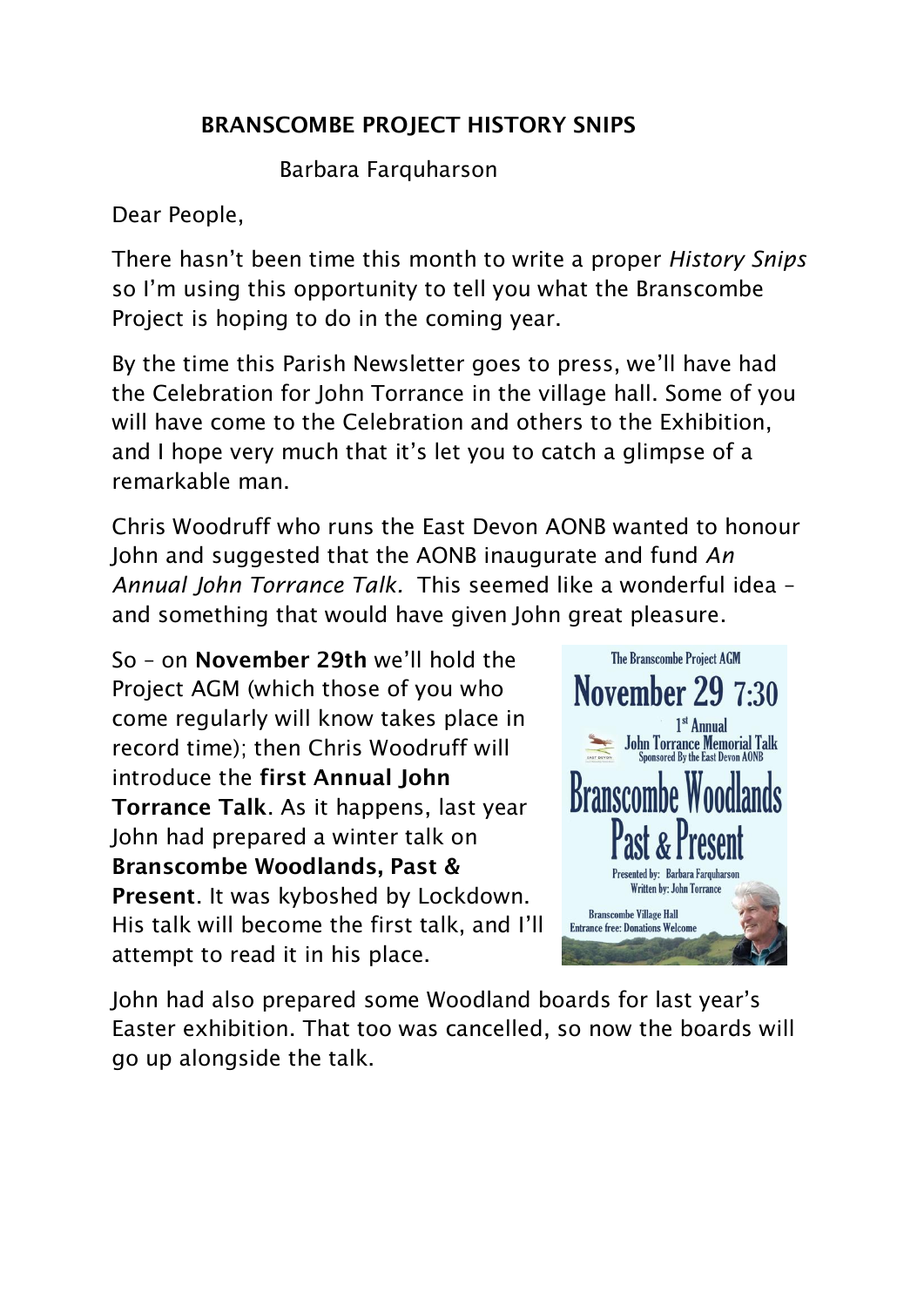After that, and starting in January, we'll continue with the Winter Talks. Two of these are ones held over from last year. On January 31st Sue Dymond will talk about John Ford's Estate Book. These accounts provide a wonderful insight into running an estate and home in Branscombe in the first part of the nineteenth century.

On March 28th Rose Ferraby, well-known archaeologist *and* artist, will talk about Art and Archaeology – Digging Deep into a Landscape. She'll talk about some of the projects she's worked on, including making images for the British Museum, working with poets to think about Bronze Age barrows, and painting the peat of the Mesolithic.

There'll also be two new talks. Patrick Dillon will talk about The Land of the Uffington White Horse. The White Horse is a huge hill figure created about three and a half thousand years ago on a spectacular stretch of chalk escarpment overlooking the Upper Thames Valley. Current archaeological thinking has it that the figure is a sun-horse image, tracking the passage of the sun through the sky. But why was this *particular* place chosen? Drawing on cultural traditions from the steppes and plains of central Asia, and the ecology of pasturelands in Europe, Patrick thinks he has an answer. The talk will be illustrated with remarkable new drone photography by Hedley Thorne.

The last talk will be on A Sustainable